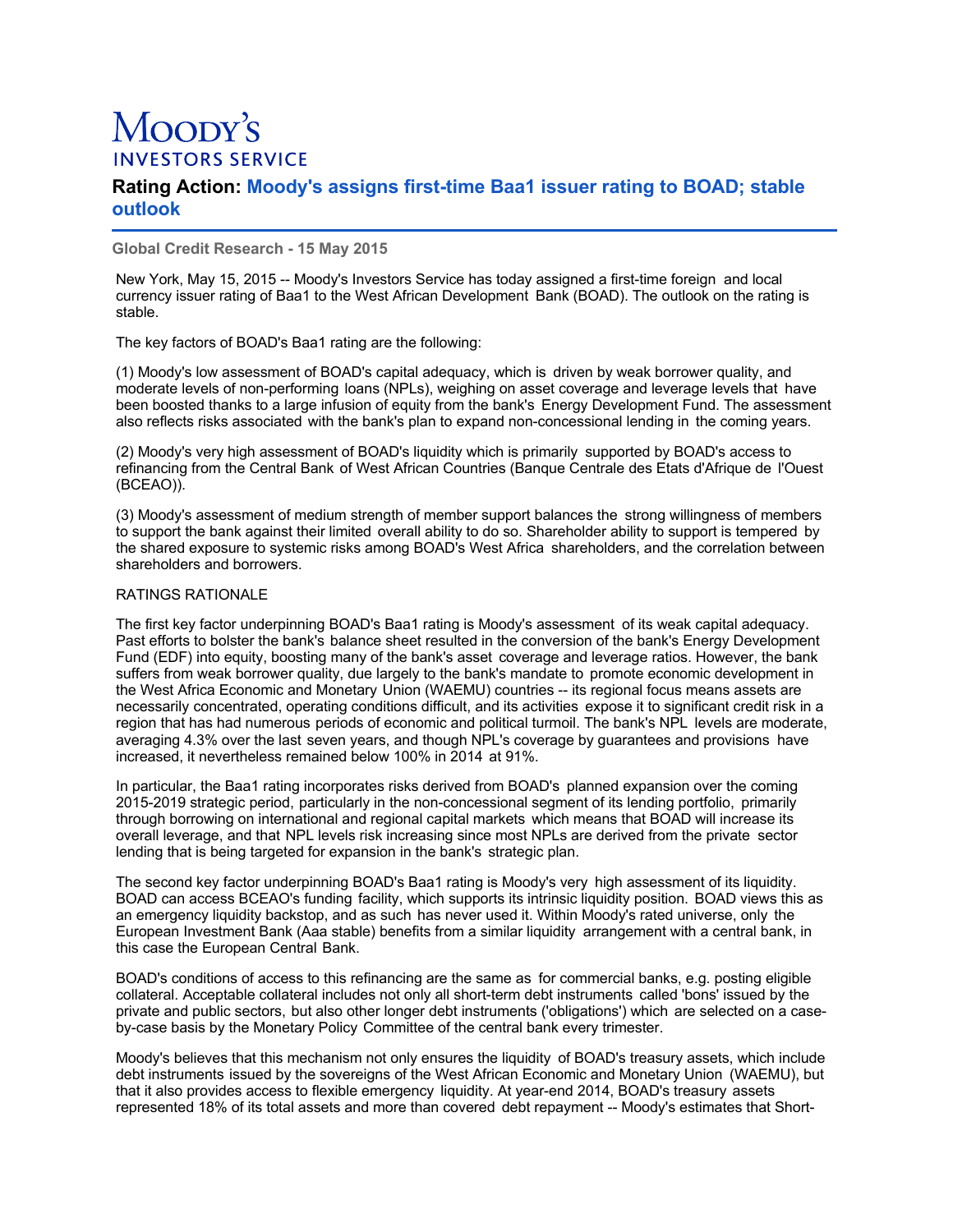Term Debt + Currently Maturing Long Term Debt as % of Discounted Liquid Assets was 45% in 2014.

Moody's further notes that the eligibility of BOAD's own debt instruments for rediscounting with the central bank supports its funding capacity on the regional capital market which is relatively liquid. BOAD has not yet accessed international capital markets.

The third key factor in BOAD's Baa1 rating is Moody's medium assessment of the strength of member support. Moody's considers the willingness of shareholders to support BOAD as being high. Countries of the WAEMU together with the BCEAO have a track record of providing financial support to BOAD, though not always via capital injection. In addition, the institutional set-up of the WAEMU makes the BCEAO and the BOAD the two key inter-related financial institutions of the union.

Moody's assesses the capacity of shareholders to provide capital that can be called (callable capital) or to support the bank beyond this contractual commitment as moderate. The main factor weighing on Moody's capacity assessment is the shared exposure to systemic risks among WAEMU shareholders and between regional shareholders and borrowers. In particular, there is a relatively strong correlation between on the one hand the quality of BOAD's loan portfolio, with two thirds of lending to WAEMU sovereigns, and on the other hand, its shareholders, with 49% of BOAD's capital being owned by WAEMU sovereigns and 45% owned directly by the BCEAO.

#### ISSUER PROFILE

The West African Development Bank (BOAD) was created in 1973 as a development finance institution that would operate in conjunction with the Central Bank of the West African States (Banque Centrale des États de l'Afrique de l'Ouest (BCEAO)). As such the bank's activities are dedicated solely to the WAEMU.

The bank was established with the high-level authority of the member countries in the region with a mandate to be a fundamental promoter of balanced development and economic integration of the member countries of WAEMU. BOAD members include 8 countries, Benin (non-rated), Burkina Faso (non-rated), Ivory Coast (B1, positive), Guinea-Bissau (non-rated), Mali (non-rated), Niger (non-rated), Senegal (B1, positive) and Togo (non-rated), in a region with more than 103 million inhabitants and a GDP of \$90.7 billion in 2013. Beyond its primary role of providing funding, BOAD promotes the development of capital markets in the WAEMU.

In terms of capital structure, BOAD has both regional, i.e. WAEMU member countries and the BCEAO, and non-regional members. Its main shareholder is the BCEAO, holding 45% of the capital, while member states together hold another 49%. Non-regional shareholders only hold 6% of the capital but they are given a more than capital-proportionate representation at the Board (one third). This provides checks-and-balances and broadens the technical knowledge and experiences on the basis of which the Board makes decisions.

BOAD engages with both the public and private sector, utilizing both commercial and concessional financing windows. The commercial window is available for both public and private entities. The concessional window offers lending at below market rates for sovereigns. As a rule, the bank finances no more than 50% of a given project, as its role is to catalyze other funding sources, e.g. from other supranationals, in order to get large infrastructure projects financed in the region.

Since BOAD started its activities in 1976, its total net commitments to the WAEMU region stand at approximately \$4.6 billion, and including the new Energy Development Fund exceed \$5.1 billion, a sum equivalent to more than 5% of the WAEMU region's GDP in 2013. As of the end of 2014, approximately 63% of BOAD's \$2.2 billion outstanding development portfolio was to sovereigns, and 37% to non-sovereigns, and equity investments accounting for 3%. Disbursements have been relatively evenly balanced amongst member states.

### RATING OUTLOOK

The outlook is stable. The expectation that BOAD's capital adequacy will deteriorate as the bank pursues its expansion agenda is already embedded into the rating. Supporting the stable outlook, Moody's also expects that in parallel with increased leverage, the bank's risk management framework will continue being upgraded.

#### WHAT COULD CHANGE THE RATING UP/DOWN

Negative pressure on the rating could arise if the bank expands its lending activity faster than expected and registers NPLs well beyond what Moody's currently anticipates, or if the bank's risk management framework does not keep pace with the expansion in the bank's balance sheet.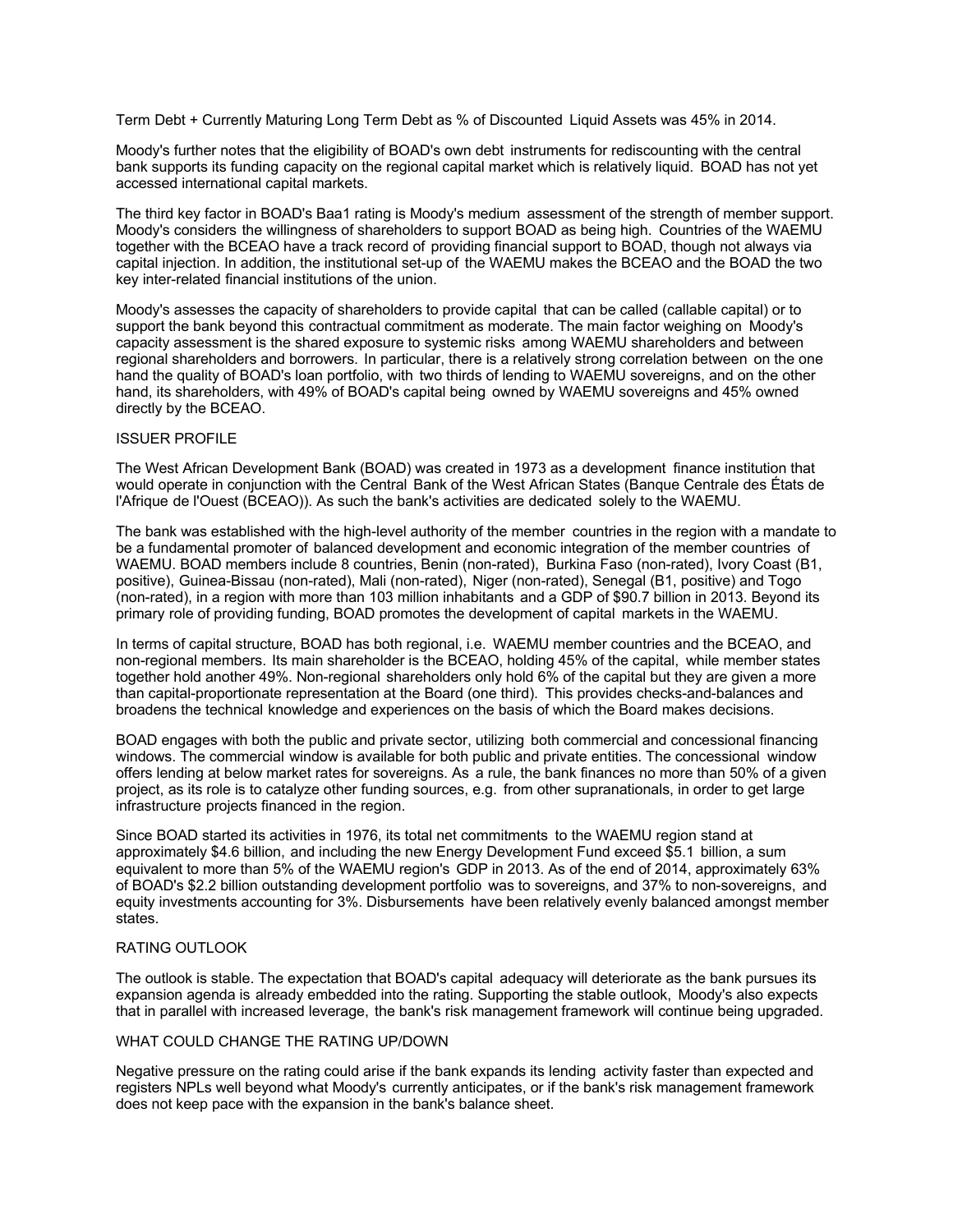Positive rating pressure could be exerted if BOAD manages a safe expansion of its lending activities and balance sheet, e.g. the maintenance of NPLs at low levels, a rapid upgrade of its risk management framework, and a proven track-record of international capital market debt issuance management.

The principal methodology used in this ratings was Multilateral Development Banks and Other Supranational Entities published in December 2013. Please see the Credit Policy page on www.moodys.com for a copy of this methodology.

The weighting of all rating factors is described in the methodology used in this rating action, if applicable.

### REGULATORY DISCLOSURES

For ratings issued on a program, series or category/class of debt, this announcement provides certain regulatory disclosures in relation to each rating of a subsequently issued bond or note of the same series or category/class of debt or pursuant to a program for which the ratings are derived exclusively from existing ratings in accordance with Moody's rating practices. For ratings issued on a support provider, this announcement provides certain regulatory disclosures in relation to the rating action on the support provider and in relation to each particular rating action for securities that derive their credit ratings from the support provider's credit rating. For provisional ratings, this announcement provides certain regulatory disclosures in relation to the provisional rating assigned, and in relation to a definitive rating that may be assigned subsequent to the final issuance of the debt, in each case where the transaction structure and terms have not changed prior to the assignment of the definitive rating in a manner that would have affected the rating. For further information please see the ratings tab on the issuer/entity page for the respective issuer on www.moodys.com.

For any affected securities or rated entities receiving direct credit support from the primary entity(ies) of this rating action, and whose ratings may change as a result of this rating action, the associated regulatory disclosures will be those of the guarantor entity. Exceptions to this approach exist for the following disclosures, if applicable to jurisdiction: Ancillary Services, Disclosure to rated entity, Disclosure from rated entity.

Regulatory disclosures contained in this press release apply to the credit rating and, if applicable, the related rating outlook or rating review.

Please see www.moodys.com for any updates on changes to the lead rating analyst and to the Moody's legal entity that has issued the rating.

Please see the ratings tab on the issuer/entity page on www.moodys.com for additional regulatory disclosures for each credit rating.

Lucie Villa Asst Vice President - Analyst Sovereign Risk Group Moody's Investors Service, Inc. 250 Greenwich Street New York, NY 10007 U.S.A. JOURNALISTS: 212-553-0376 SUBSCRIBERS: 212-553-1653

Yves Lemay MD-Banking & Sovereign Sovereign Risk Group JOURNALISTS: 44 20 7772 5456 SUBSCRIBERS: 44 20 7772 5454

Releasing Office: Moody's Investors Service, Inc. 250 Greenwich Street New York, NY 10007 U.S.A. JOURNALISTS: 212-553-0376 SUBSCRIBERS: 212-553-1653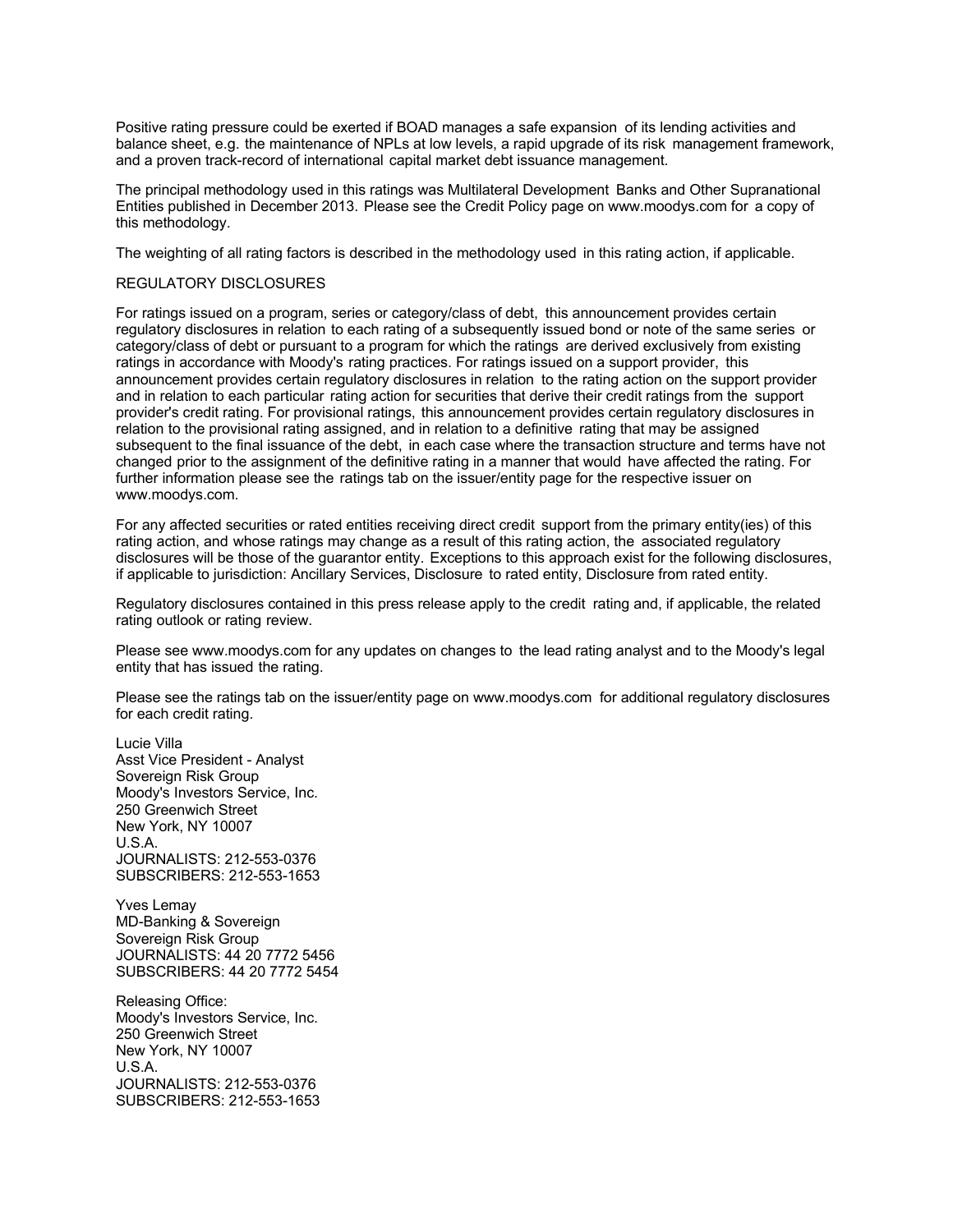# Moopy's **INVESTORS SERVICE**

© 2017 Moody's Corporation, Moody's Investors Service, Inc., Moody's Analytics, Inc. and/or their licensors and affiliates (collectively, "MOODY'S"). All rights reserved.

**CREDIT RATINGS ISSUED BY MOODY'S INVESTORS SERVICE, INC. AND ITS RATINGS AFFILIATES ("MIS") ARE MOODY'S CURRENT OPINIONS OF THE RELATIVE FUTURE CREDIT RISK OF ENTITIES, CREDIT COMMITMENTS, OR DEBT OR DEBT-LIKE SECURITIES, AND MOODY'S PUBLICATIONS MAY INCLUDE MOODY'S CURRENT OPINIONS OF THE RELATIVE FUTURE CREDIT RISK OF ENTITIES, CREDIT COMMITMENTS, OR DEBT OR DEBT-LIKE SECURITIES. MOODY'S DEFINES CREDIT RISK AS THE RISK THAT AN ENTITY MAY NOT MEET ITS CONTRACTUAL, FINANCIAL OBLIGATIONS AS THEY COME DUE AND ANY ESTIMATED FINANCIAL LOSS IN THE EVENT OF DEFAULT. CREDIT RATINGS DO NOT ADDRESS ANY OTHER RISK, INCLUDING BUT NOT LIMITED TO: LIQUIDITY RISK, MARKET VALUE RISK, OR PRICE VOLATILITY. CREDIT RATINGS AND MOODY'S OPINIONS INCLUDED IN MOODY'S PUBLICATIONS ARE NOT STATEMENTS OF CURRENT OR HISTORICAL FACT. MOODY'S PUBLICATIONS MAY ALSO INCLUDE QUANTITATIVE MODEL-BASED ESTIMATES OF CREDIT RISK AND RELATED OPINIONS OR COMMENTARY PUBLISHED BY MOODY'S ANALYTICS, INC. CREDIT RATINGS AND MOODY'S PUBLICATIONS DO NOT CONSTITUTE OR PROVIDE INVESTMENT OR FINANCIAL ADVICE, AND CREDIT RATINGS AND MOODY'S PUBLICATIONS ARE NOT AND DO NOT PROVIDE RECOMMENDATIONS TO PURCHASE, SELL, OR HOLD PARTICULAR SECURITIES. NEITHER CREDIT RATINGS NOR MOODY'S PUBLICATIONS COMMENT ON THE SUITABILITY OF AN INVESTMENT FOR ANY PARTICULAR INVESTOR. MOODY'S ISSUES ITS CREDIT RATINGS AND PUBLISHES MOODY'S PUBLICATIONS WITH THE EXPECTATION AND UNDERSTANDING THAT EACH INVESTOR WILL, WITH DUE CARE, MAKE ITS OWN STUDY AND EVALUATION OF EACH SECURITY THAT IS UNDER CONSIDERATION FOR PURCHASE, HOLDING, OR SALE.**

MOODY'S CREDIT RATINGS AND MOODY'S PUBLICATIONS ARE NOT INTENDED FOR USE BY RETAIL INVESTORS AND IT WOULD BE RECKLESS AND INAPPROPRIATE FOR RETAIL INVESTORS TO USE MOODY'S CREDIT RATINGS OR MOODY'S PUBLICATIONS WHEN MAKING AN INVESTMENT DECISION. IF IN DOUBT YOU SHOULD CONTACT YOUR FINANCIAL OR OTHER PROFESSIONAL ADVISER.

ALL INFORMATION CONTAINED HEREIN IS PROTECTED BY LAW, INCLUDING BUT NOT LIMITED TO, COPYRIGHT LAW, AND NONE OF SUCH INFORMATION MAY BE COPIED OR OTHERWISE REPRODUCED, REPACKAGED, FURTHER TRANSMITTED, TRANSFERRED, DISSEMINATED, REDISTRIBUTED OR RESOLD, OR STORED FOR SUBSEQUENT USE FOR ANY SUCH PURPOSE, IN WHOLE OR IN PART, IN ANY FORM OR MANNER OR BY ANY MEANS WHATSOEVER, BY ANY PERSON WITHOUT MOODY'S PRIOR WRITTEN CONSENT.

All information contained herein is obtained by MOODY'S from sources believed by it to be accurate and reliable. Because of the possibility of human or mechanical error as well as other factors, however, all information contained herein is provided "AS IS" without warranty of any kind. MOODY'S adopts all necessary measures so that the information it uses in assigning a credit rating is of sufficient quality and from sources MOODY'S considers to be reliable including, when appropriate, independent third-party sources. However, MOODY'S is not an auditor and cannot in every instance independently verify or validate information received in the rating process or in preparing the Moody's publications.

To the extent permitted by law, MOODY'S and its directors, officers, employees, agents, representatives, licensors and suppliers disclaim liability to any person or entity for any indirect, special, consequential, or incidental losses or damages whatsoever arising from or in connection with the information contained herein or the use of or inability to use any such information, even if MOODY'S or any of its directors, officers, employees, agents, representatives, licensors or suppliers is advised in advance of the possibility of such losses or damages, including but not limited to: (a) any loss of present or prospective profits or (b) any loss or damage arising where the relevant financial instrument is not the subject of a particular credit rating assigned by MOODY'S.

To the extent permitted by law, MOODY'S and its directors, officers, employees, agents, representatives,